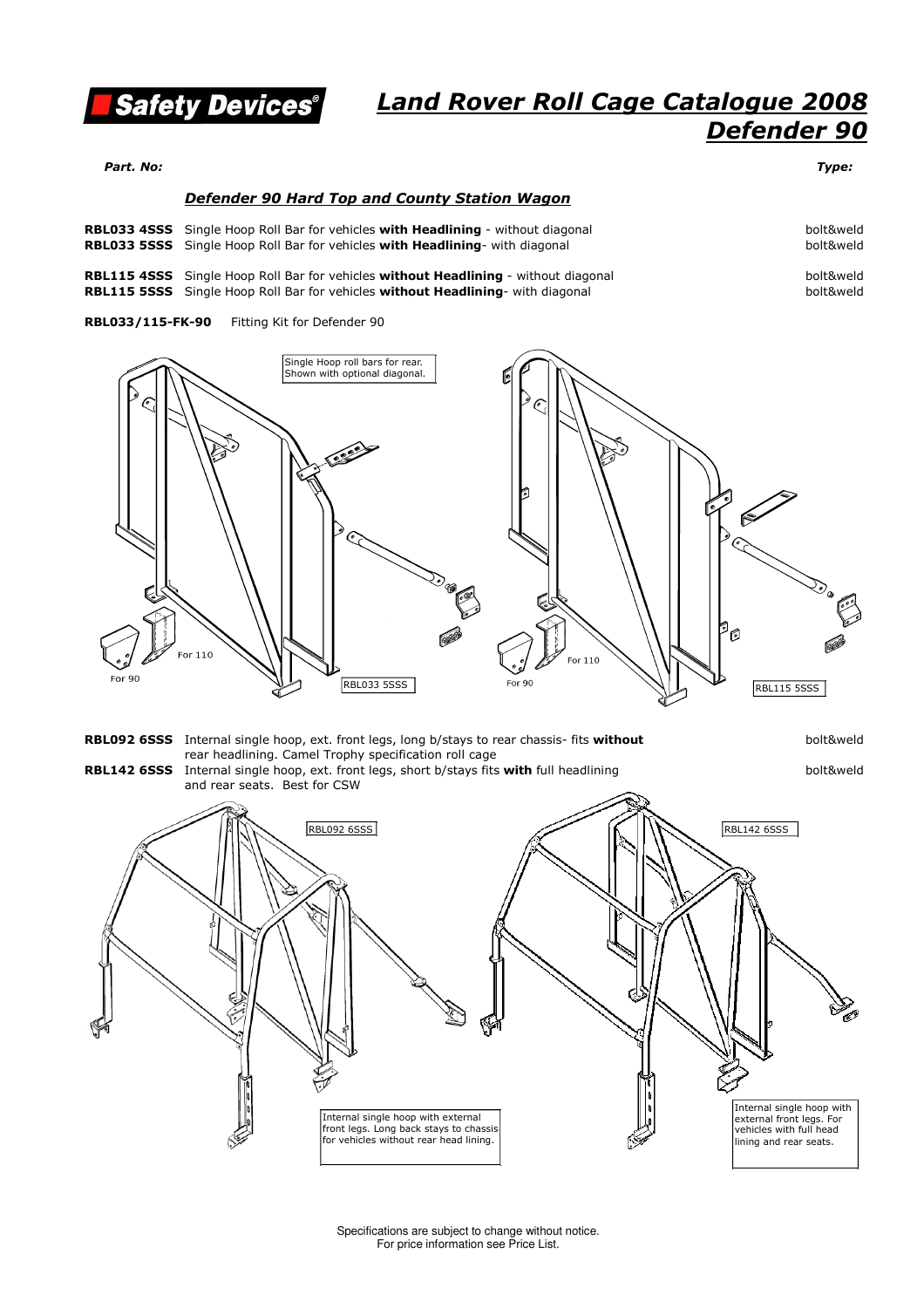

Part. No: Type:



**RBL181 7SSS** Internal 'B' & 'D' post hoop, ext. front legs-full cage-fits CSW and the state of the state of the bolt&weld Similar to L142, with short back stays-additional D post hoop and cant rails Ideally suited for vehicle with full length headlining Internal 'B' & 'D' post hoop, ext. front legs-full cage-fits **CSW** 

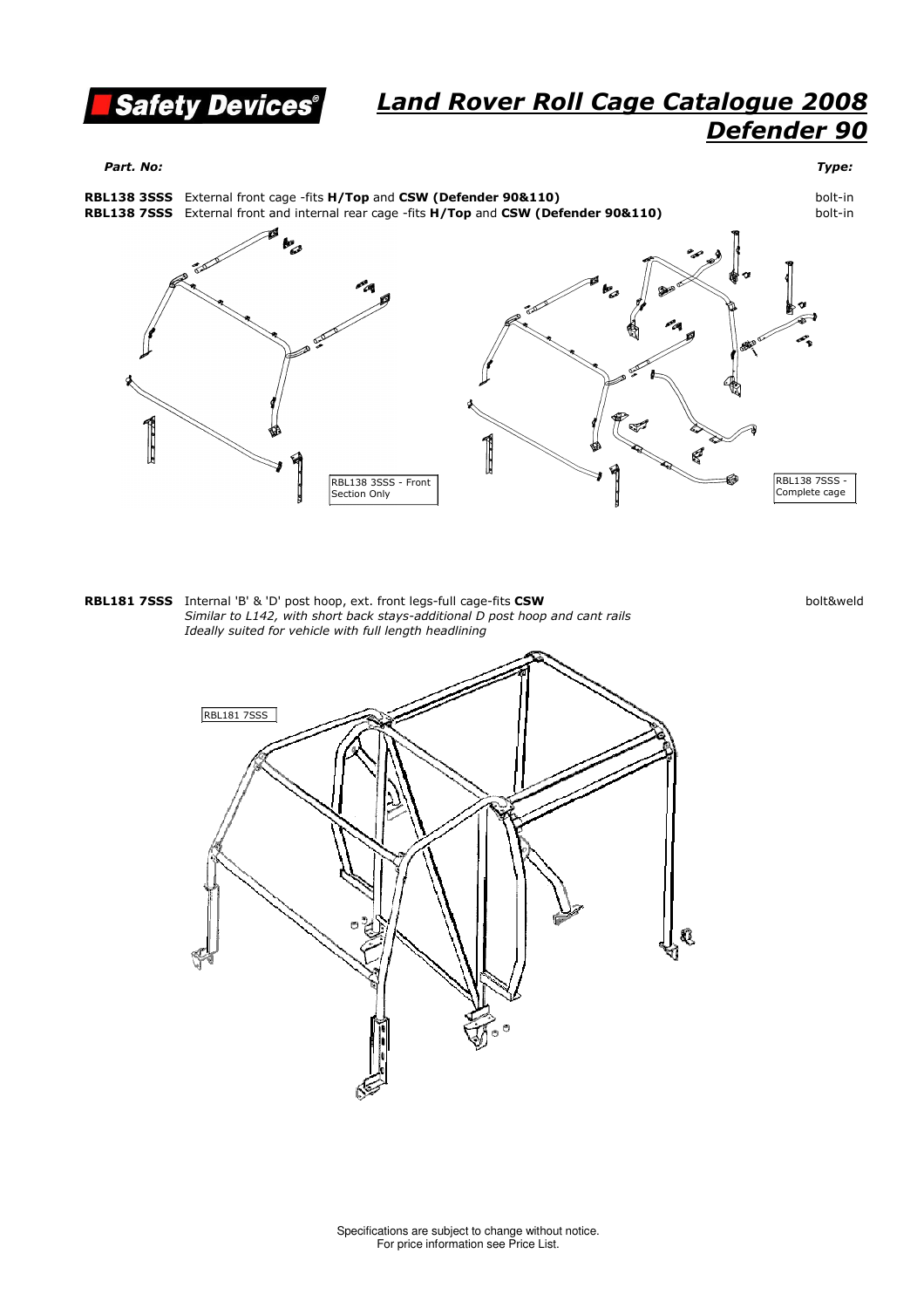

Part. No: Type:

**RBL108 7SSN** Full External Roll Cage - fits H/Top, CSW & Soft-Top with bulkhead b and the solt-in

**RBL213 7SSS** Full External Roll Cage for **non-bulkhead** Defender 90 **Case 10 August 2018** 60th-in



Defender 90 Truck Cab - Roll Cages

- **RBL111 5SNS** Rear Military Style Hoop 2" with diagonal. Mounts through cappings into example of the state of bolt-in corner brackets. Backstays go to waist rail cappings.
- **RBL111 4SNS** Rear Military Style Hoop 2" without diagonal. Mounts through cappings into which the solt-in corner brackets. Backstays go to waist rail cappings.



RBL153 6SSS Truck Cab External Cage 2" tube waist rail backstays bolt&weld

RBL153-FK-90 Defender 90 Fitting Kit for above cage



Specifications are subject to change without notice. For price information see Price List.